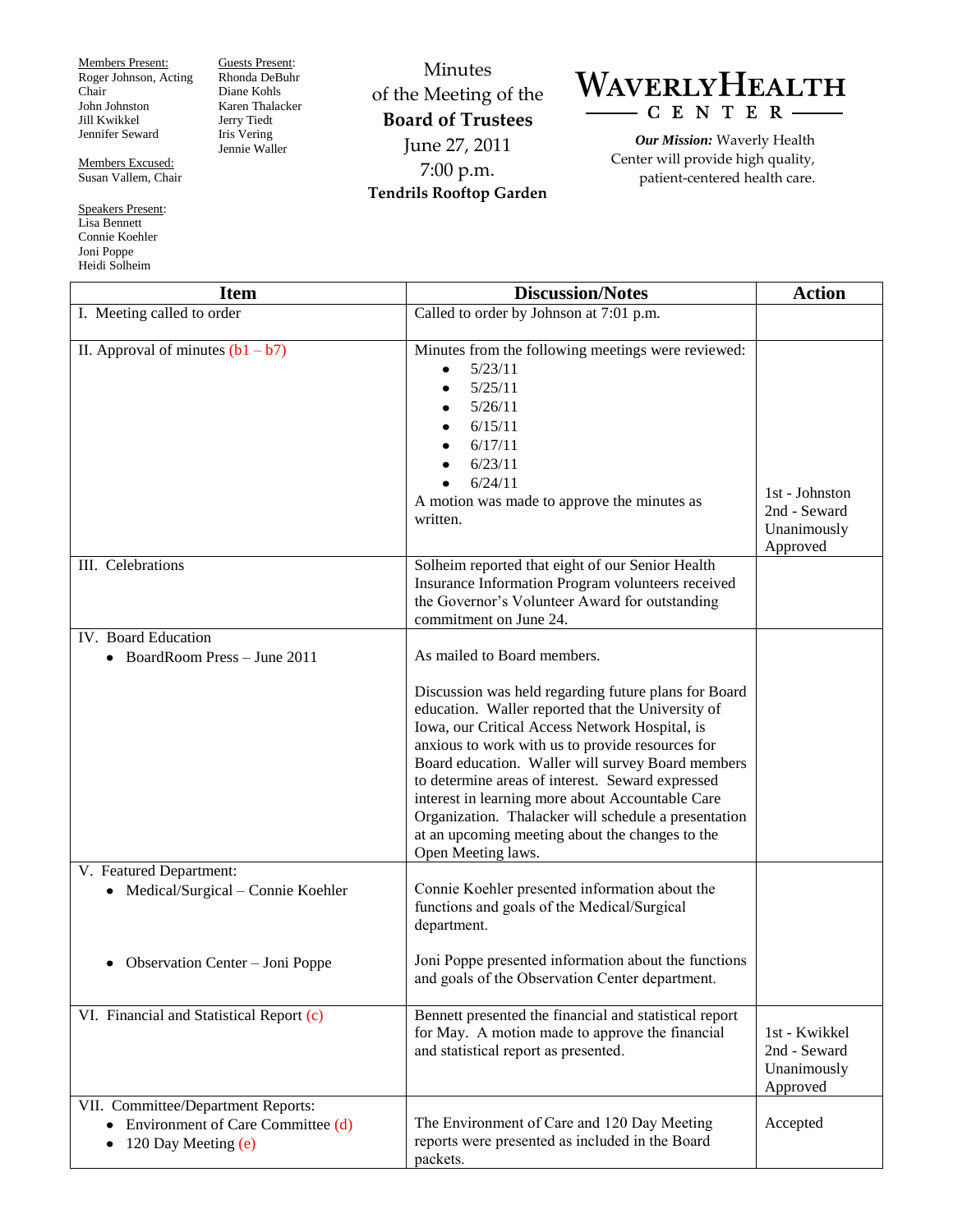| VIII. Medical Staff Report                                  | Dr. Dahlquist was not able to attend the meeting.                                                            |                               |
|-------------------------------------------------------------|--------------------------------------------------------------------------------------------------------------|-------------------------------|
|                                                             | Bennett reported that the Executive Committee of the                                                         |                               |
|                                                             | Medical Staff met on 6/20/11 and considered<br>privileging items as listed under new business. The           |                               |
|                                                             | full Medical Staff also met on 6/20/11.                                                                      |                               |
| IX. C.E.O.'s Report                                         |                                                                                                              |                               |
| • IT Preparedness Gap Analysis, and                         | Bennett presented an agreement for an IT                                                                     |                               |
| Disaster Recovery Solution Agreement (f)                    | preparedness gap analysis, and disaster recovery                                                             |                               |
|                                                             | solution at a cost of \$19,000. She noted that this was<br>included as a part of the original Meaningful Use |                               |
|                                                             | project budget that was approved by the Board. A                                                             | 1st - Johnston                |
|                                                             | motion was made to approve the agreement as                                                                  | 2nd - Kwikkel                 |
|                                                             | presented.                                                                                                   | Unanimously                   |
|                                                             |                                                                                                              | Approved                      |
| 3M Software License Agreement (g)<br>$\bullet$              | Bennett presented a license agreement for 3M<br>software that is used for coding. A motion was made          | 1st - Seward                  |
|                                                             | to approve the five year agreement as presented at a                                                         | 2nd - Johnston                |
|                                                             | cost of \$15,824.28.                                                                                         | Unanimously                   |
|                                                             |                                                                                                              | Approved                      |
| Hazard Vulnerability Analysis (h)                           | Solheim presented the recently completed Hazard                                                              |                               |
|                                                             | Vulnerability Analysis (HVA). Solheim noted that<br>the HVA has been reviewed and approved by the            |                               |
|                                                             | Emergency Management Council and the Director's                                                              |                               |
|                                                             | Council. Discussion was held regarding disaster                                                              |                               |
|                                                             | planning at WHC. A motion was made to approve                                                                | 1st - Kwikkel                 |
|                                                             | the HVA as presented.                                                                                        | 2nd - Johnston                |
|                                                             | Bennett presented an agreement for patient                                                                   | Unanimously<br>Approved       |
| SecureHealth Pay, LLC Agreement (i)<br>$\bullet$            | statements with SecureHealthPay, LLC. She noted                                                              |                               |
|                                                             | that this is a 12 month agreement with a new vendor                                                          |                               |
|                                                             | who is able to provide more electronic payment and                                                           |                               |
|                                                             | communication options. A motion was made to                                                                  | 1st - Seward<br>2nd - Kwikkel |
|                                                             | approve the agreement as presented.                                                                          | Unanimously                   |
|                                                             |                                                                                                              | Approved                      |
| X. Old Business                                             |                                                                                                              |                               |
| • Helipad                                                   | Solheim reported that the design fees that were not                                                          |                               |
|                                                             | included in the contract for the helipad construction.<br>A motion was made to approve payment of the        | $1st - Johnston$              |
|                                                             | \$25,000 design fees. Solheim noted that we will                                                             | 2nd - Kwikkel                 |
|                                                             | have a crane onsite Wednesday to fix the stairs, and                                                         | Unanimously                   |
|                                                             | are still waiting for a fire pump that is on back-order.                                                     | Approved                      |
|                                                             | She reported that the Bolger Foundation is planning<br>to be on campus at the end of July. We will plan a    |                               |
|                                                             | dedication ceremony during their visit.                                                                      |                               |
|                                                             |                                                                                                              |                               |
| CEO Search                                                  | A motion was made to approve the Chief Executive                                                             | 1st - Johnston                |
|                                                             | Officer employment agreement as presented and to<br>offer the position to Kyle Richards, with his response   | 2nd - Seward<br>Unanimously   |
|                                                             | required by June 30 <sup>th</sup> .                                                                          | Approved                      |
|                                                             |                                                                                                              |                               |
| Shell Rock Lease                                            | Bennett noted that the Shell Rock lease agreement                                                            |                               |
|                                                             | was approved at the June $17th$ meeting. She reported<br>that construction started on the following Tuesday. |                               |
|                                                             | Solheim discussed the promotion plan for the clinic.                                                         |                               |
| XI. New Business                                            |                                                                                                              |                               |
| • Provisional Appointments to Medical                       | Privileging items were presented as individually                                                             |                               |
| Staff:                                                      | listed at left. All files have been reviewed by the                                                          |                               |
| • Michael Nguyen, M.D. - Active,<br>Emergency Medicine, WHC | Executive Committee of the Medical Staff. The<br>Executive Committee recommends approval. A                  | 1st - Johnston                |
|                                                             | motion was made to approve all privileging items as                                                          | 2nd - Kwikkel                 |
| Reappointments to Medical Staff:                            | individually considered and recommended by the                                                               | Unanimously                   |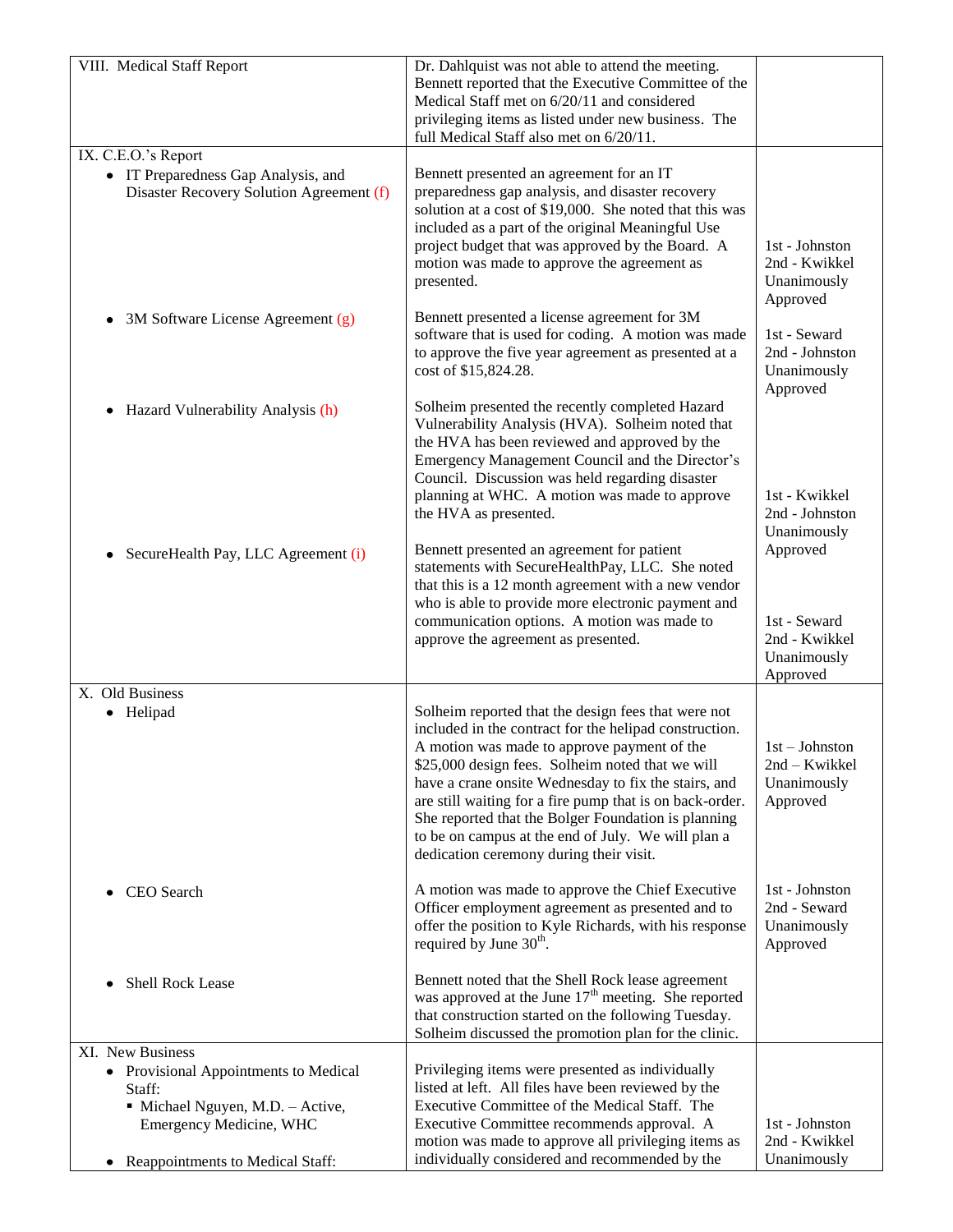| $\blacksquare$ Joud Dib, M.D. - Consulting,                      | Executive Committee of the Medical Staff.                                                                 | Approved                      |
|------------------------------------------------------------------|-----------------------------------------------------------------------------------------------------------|-------------------------------|
| Cardiology, CVMS                                                 |                                                                                                           |                               |
| • Salam Sbaity, M.D. - Consulting,                               |                                                                                                           |                               |
| Cardiology, CVMS                                                 |                                                                                                           |                               |
| • Cheryl Ervin, CRNA – Consulting,<br>Anesthesia, RhinoSleep     |                                                                                                           |                               |
|                                                                  |                                                                                                           |                               |
| Change of Status on Medical Staff:                               |                                                                                                           |                               |
| Randy Wirtz, ARNP - Courtesy to                                  |                                                                                                           |                               |
| Active, Family Medicine, WHC                                     |                                                                                                           |                               |
|                                                                  |                                                                                                           |                               |
| Provisional to Regular Status on Medical<br>Staff:               |                                                                                                           |                               |
| Steven Cohen, M.D. - Consulting,                                 |                                                                                                           |                               |
| Radiology, vRad                                                  |                                                                                                           |                               |
| Raymond Montecalvo, M.D. -                                       |                                                                                                           |                               |
| Consulting, Radiology, vRad                                      |                                                                                                           |                               |
| • Joshua Sokol, M.D. - Consulting,                               |                                                                                                           |                               |
| Radiology, vRad                                                  |                                                                                                           |                               |
| • David Tague, M.D. - Consulting,<br>Radiology, vRad             |                                                                                                           |                               |
| • Jennifer Theoharis, M.D. - Consulting,                         |                                                                                                           |                               |
| Radiology, vRad                                                  |                                                                                                           |                               |
|                                                                  |                                                                                                           |                               |
| Continuation of Provisional Status on                            |                                                                                                           |                               |
| <b>Medical Staff:</b>                                            |                                                                                                           |                               |
| • Dawn Delavallade, M.D. - Consulting,                           |                                                                                                           |                               |
| Radiology, vRad<br>• Henry Heidi, M.D. - Consulting,             |                                                                                                           |                               |
| Radiology, vRad                                                  |                                                                                                           |                               |
|                                                                  |                                                                                                           |                               |
| New/Revised Policies:                                            |                                                                                                           |                               |
| • Weapons Free Buildings (j)                                     | The new/revised policies were presented for review<br>as included in the Board packets. The policies have |                               |
| Code Strong $(k)$                                                | been reviewed by the Executive Committee of the                                                           |                               |
| • Quality Assurance in Cardiovascular<br>Services Department (1) | Medical Staff. With the exception of the                                                                  |                               |
| Relationships & Responsibilities                                 | recommendation listed below, the policies are                                                             |                               |
| $(PT/OT)$ $(m)$                                                  | recommended for approval. The Executive                                                                   |                               |
|                                                                  | Committee of the Medical Staff recommended a                                                              |                               |
|                                                                  | change to the language of the Weapons Free                                                                |                               |
|                                                                  | Buildings policy to state that individuals with a<br>permit to carry weapons would be excluded from the   |                               |
|                                                                  | policy. Discussion was held regarding the                                                                 |                               |
|                                                                  | ramifications of this suggestion and the intent of the                                                    |                               |
|                                                                  | policy. The Board did not approve the change to the                                                       |                               |
|                                                                  | Weapons Free Buildings policy. Kohls noted a                                                              |                               |
|                                                                  | change to the wording of the Code Strong policy to                                                        |                               |
|                                                                  | indicate "offsite clinics" instead of listing individual                                                  |                               |
|                                                                  | clinics. A motion was made to approve the policies<br>as presented and listed at left.                    | 1st - Seward<br>2nd - Kwikkel |
|                                                                  |                                                                                                           | Unanimously                   |
|                                                                  |                                                                                                           | Approved                      |
| <b>Finance Committee</b>                                         | Bennett reported that Finance Committee did not                                                           |                               |
|                                                                  | meet this month.                                                                                          |                               |
|                                                                  |                                                                                                           |                               |
| <b>Charity Care</b><br>٠                                         | Bennett presented the following application for<br>charity care:                                          |                               |
|                                                                  | Application is for an ED/surgical patient                                                                 |                               |
|                                                                  | who qualifies for an 80% write off under                                                                  |                               |
|                                                                  | our charity care policy. The total to be                                                                  |                               |
|                                                                  | written off is \$13,789.60.                                                                               |                               |
|                                                                  | A motion was made to approve the application as                                                           | 1st - Seward                  |